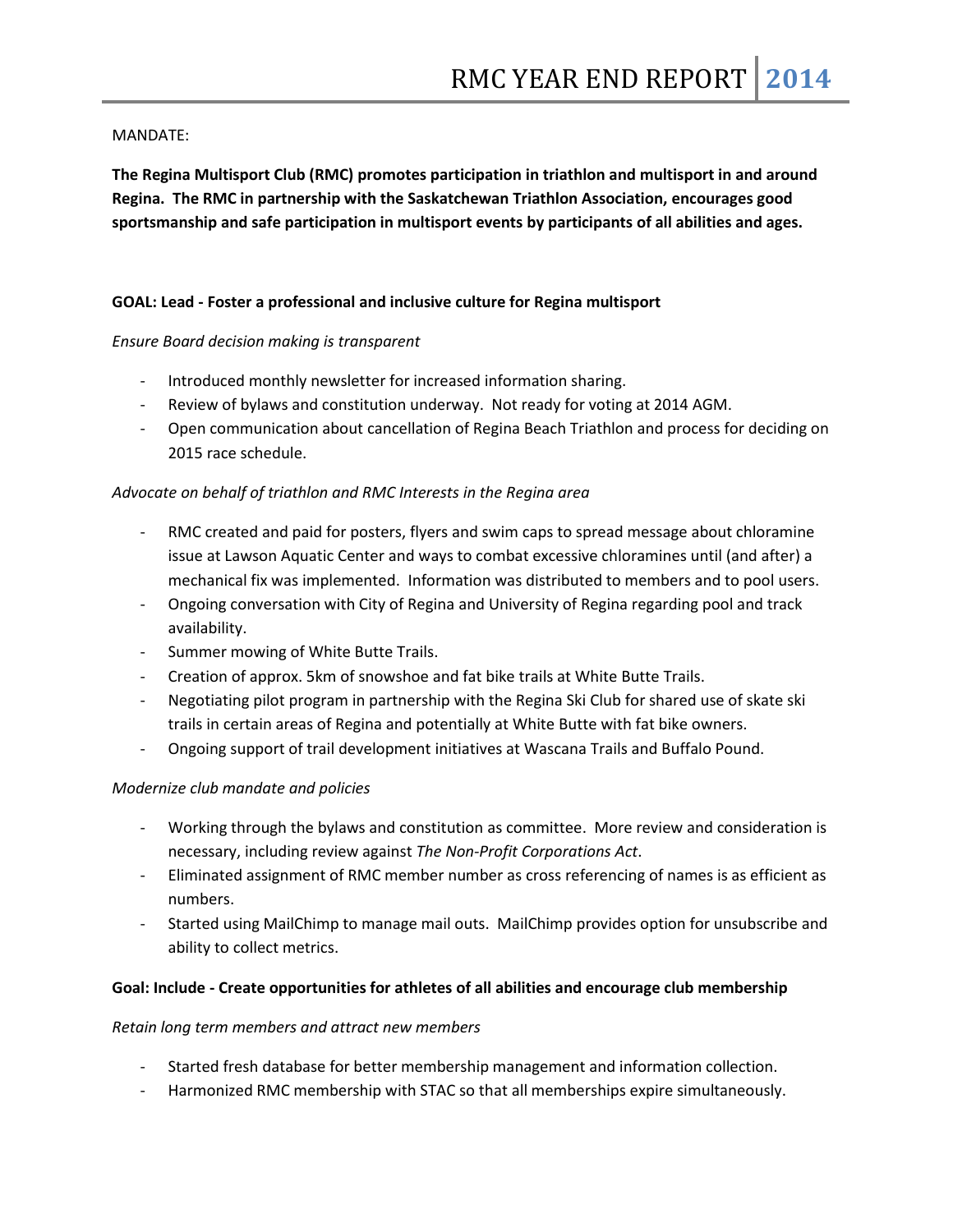Held two "Learn to Tri" sessions with over 30 registrants each night.

## *Ensure benefit in RMC membership*

- Brought in guest coach, Luke Way, for volume training camp in February.
- Increased member only benefits by holding several social events following outdoor cycling.
- Held member consultation regarding race schedule along with social event.
- Increased training sessions for RMC members with addition of strength training and indoor brick session.
- Created public Strava club to promote RMC community, activity tracking and friendly competition with the opportunity for members to win prizes.

#### **Goal: Support - Assist club members meet their multisport goals**

#### *Align club operations with member interests*

- Consulted members on 2015 race schedule.
- Increased training opportunities for fall 2014.
- Offered an introduction to triathlon course but did not have necessary uptake.
- Some comments received throughout year about interest in off-road events, but registration for off-road events in 2014 was low.

#### *Partner with triathlon certified and focused coaches*

- Brought in guest coach, Luke Way, for volume training camp in February.
- Increased communication with local coaches about club operations and mutual opportunities.
- RMC now offers a chance to train with five different coaches.

#### *Provide a diverse local race schedule*

- Process for race idea input and applications implemented in summer.
- Planning for new Olympic distance race at Echo Lake underway.
- Two part snow shoe series introduced in January and February 2014.
- Trail run at White Butte introduced in September 2014.
- First successful Bumpy Bison triathlon held in September 2014.
- Met with STAC and other Saskatchewan triathlon clubs to reduce overlap race in scheduling.
- Partnering with the RCC to cooperatively put together a winter Fat Bike racing series that piggybacks onto the RMC's snowshoe series.

#### *Secure local business sponsors*

- New partnership with Fresh Air Experience for snow shoeing and skate skiing.
- Continued positive relationship with season sponsors Dutch Cycle and Western Cycle.
- Renewed race partnerships with Campbell Halliburton and Spoke'N'Hot Women's Cycling.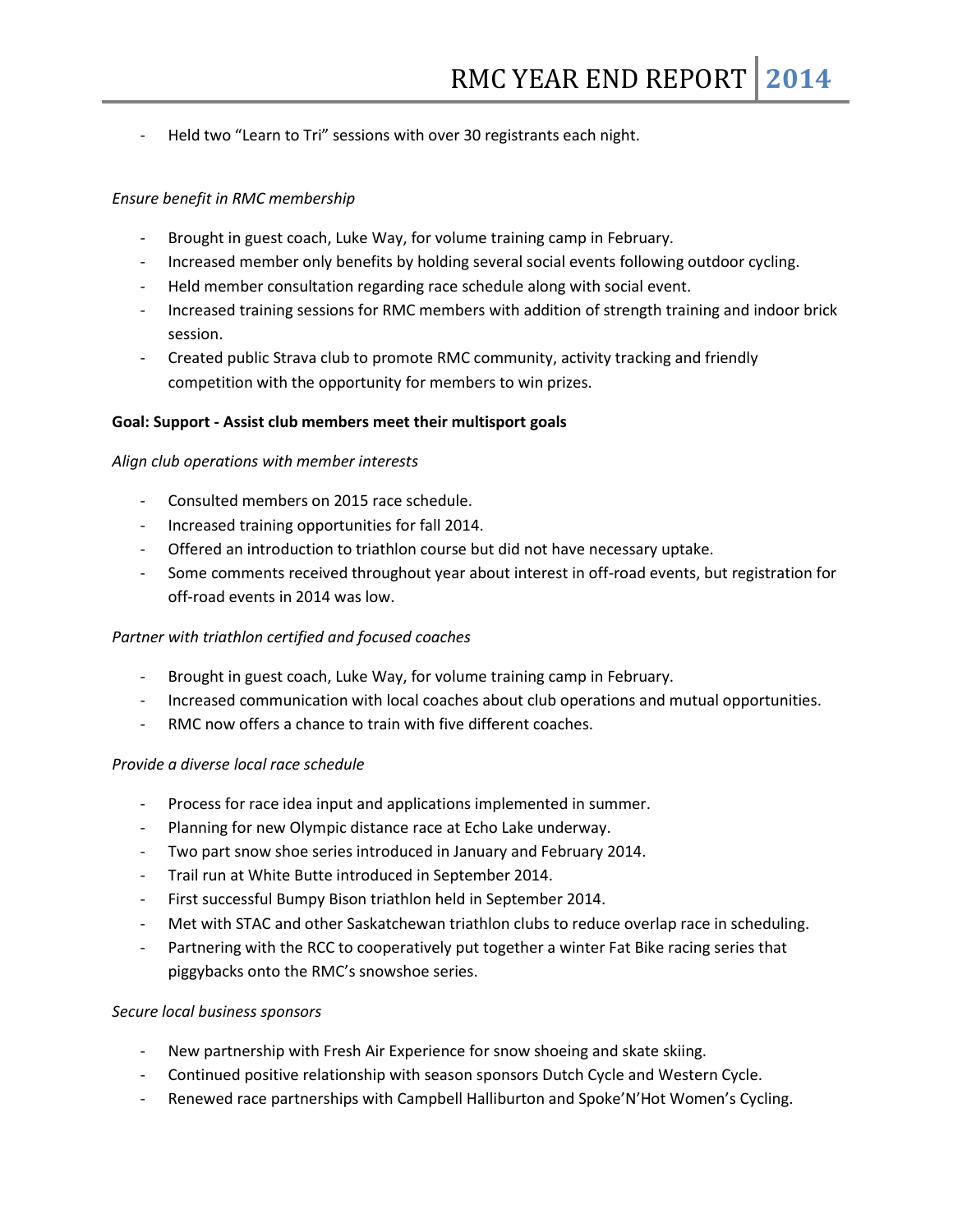Secured a partnership with the Italian Star Deli to provide prizes for various contests.

# **Goal: Innovate - Continuously improve outcomes through modern approaches to multisport racing, training, and club administration**

#### *Streamline and improve communications and web interactions*

- Removed requirement for RMC member numbers to reduce administrative burden.
- Improved database management.
- Reached 274 followers on Twitter and started good relationships online with U of R, Tourism Regina, Tourism Saskatchewan, and Queen City Marathon leading to many retweets and promotions.
- Reached 530 Facebook followers.
- Published some RMC races/events on the digital calendar at getouttheremag.com
- Started using Mail Chimp to allow for more dynamic emails to members.

#### *Increase board member time spent on strategic oversight*

- Created strategic plan and referred back to goals when making decisions.
- Created process for race proposals and review by committee.

#### *Improve volunteer culture within club membership*

- Requested STAC strike a provincial committee to discuss strategies for increasing volunteerism and streamlining volunteer duties.
- In discussions with STAC about creation of volunteer database.

#### *Increase use of evaluations and reporting*

- Reviewed membership trends and discussed impact on interests for training and racing.
- Survey distributed in September 2014 for feedback on 2014 races and interest for 2015.

#### *Promote multisport agenda*

- Successfully nominated Milos Kostic to the Regina Sports Hall of Fame.
- Featured on CTV news regarding chloramine information campaign.
- Featured on CBC radio, Global News, CTV News, French CBC, and Leader Post online for snowshoe events.
- Appeared on CTV morning show to promote triathlon and See Dick and See Jane Tri.